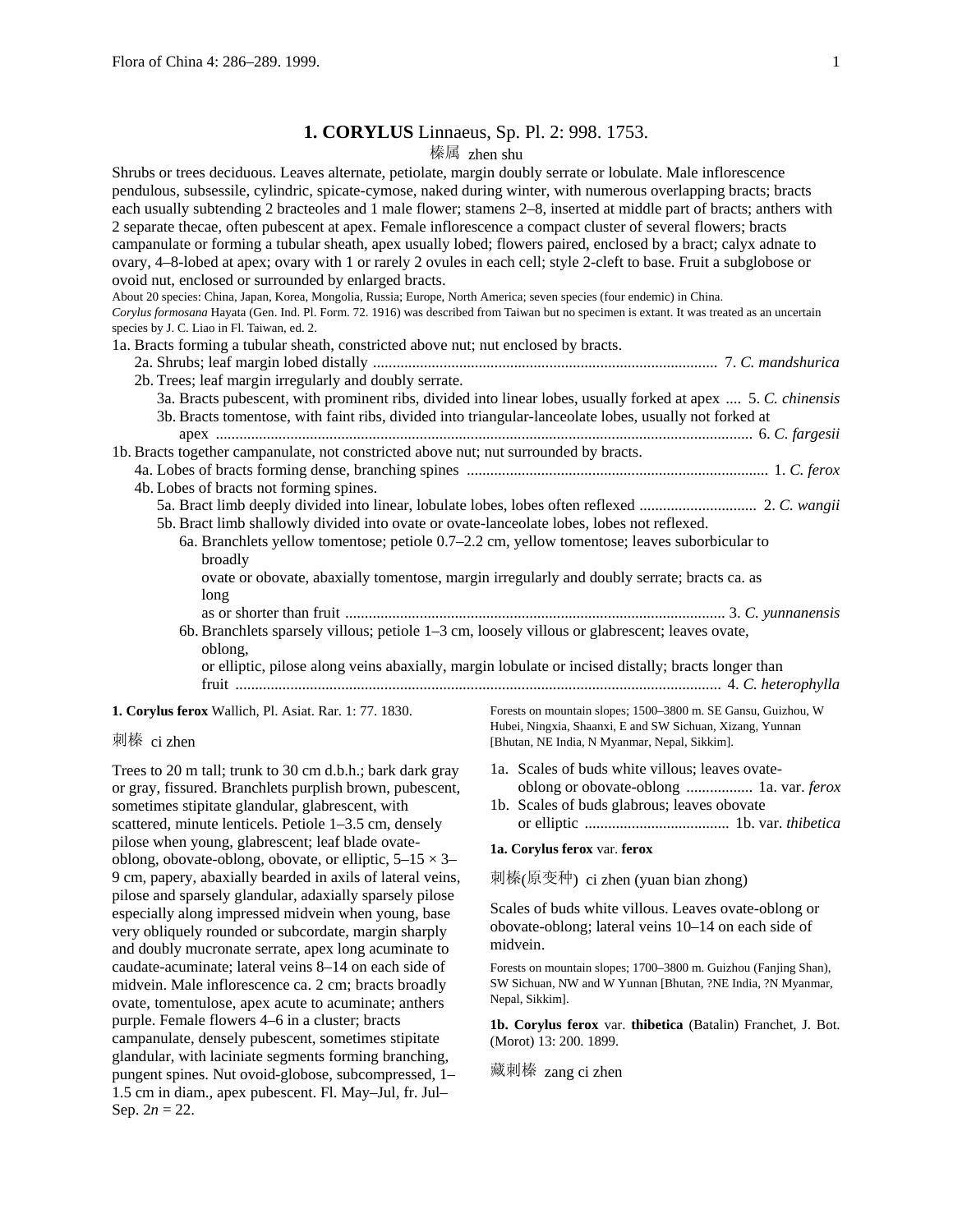*Corylus thibetica* Batalin, Trudy Imp. S.-Peterburgsk. Bot. Sada 13: 102. 1893.

Scales of buds glabrous. Leaves obovate or elliptic; lateral veins 8–12 on each side of midvein.

• Mixed forests; 1500–3600 m. SE Gansu, Guizhou, W Hubei, Ningxia, Shaanxi, E Sichuan, Xizang, Yunnan.

**2. Corylus wangii** Hu, Bull. Fan Mem. Inst. Biol., n.s., 8: 31. 1938.

维西榛 wei xi zhen

Trees small, to 7 m tall. Branchlets purplish brown, pilose and stipitate glandular when young, soon glabrous, with scattered, white lenticels. Petiole 7–20 cm, slender, pilose and stipitate glandular; leaf blade oblong or ovate-oblong, rarely obovate-oblong,  $5-10 \times$ 2.5–7 cm, papery, abaxially pubescent along veins, adaxially glabrous or sparsely pilose, base subcordate or obliquely subcordate, margin sharply and doubly serrate, apex acuminate to caudate-acuminate; lateral veins 9–13 on each side of midvein. Female flowers 4–8 in a cluster; peduncle ca. 1 cm, villous; bracts campanulate, 3–3.5 cm, striate, yellow tomentose when young, glabrescent, densely stipitate glandular, apex deeply divided into linear lobes, lobes often reflexed, ca. 2 cm  $\times$  2 mm, forked and pinnately lobulate. Nut ovoidglobose, ca. 1.5 cm in diam., glabrous. Fl. Jun–Aug, fr. Aug–Sep.

• Temperate broad-leaved forests; ca. 3000 m. NW Yunnan (Weixi Xian).

An endangered species. The similar *Corylus jacquemontii* Decaisne, from the Himalayas, differs in having bract lobes ovate-lanceolate, usually not reflexed, without lobules.

**3. Corylus yunnanensis** (Franchet) A. Camus, Bull. Mus. Hist. Nat., sér. 2, 1: 438. 1929.

滇榛 dian zhen

*Corylus heterophylla* Fischer var. *yunnanensis* Franchet, J. Bot. (Morot) 13: 198. 1899.

Shrubs or small trees to 7 m tall; trunk to 10 cm d.b.h.; bark dark gray, fissured. Branchlets purplish brown or brown, densely tawny tomentose, stipitate glandular, glabrescent, with scattered, white lenticels. Petiole 7– 12(–22) mm, densely tomentose, sparsely stipitate glandular; leaf blade ovate-orbicular to broadly ovate or obovate,  $4-12 \times 3-9$  cm, papery, abaxially stipitate glandular when young, densely tomentose, adaxially sparsely pubescent especially along veins, base cordate, margin irregularly and doubly serrate, apex abruptly acuminate from suborbicular, apical portion of leaf; lateral veins 5–7 on each side of midvein. Male inflorescences 2 or 3 in a cluster, pendulous, cylindric, 2.5–3 cm; bracts ovate, densely gray tomentose. Female flowers 2 or 3 in a cluster; peduncle ca. 1 cm, tomentose; bracts campanulate, 1.3–2 cm, striate, densely yellow or gray tomentose, stipitate glandular, with triangular lobes. Nut ovoid-globose, 1.5–2 cm in diam., densely tomentose. Fl. May–Jul, fr. Jul–Sep.

• Thickets on mountain slopes; 1600–3700 m. W Guizhou, Hubei, SW and W Sichuan, W Yunnan (Dali Xian).

#### The nuts are edible.

**4. Corylus heterophylla** Fischer ex Trautvetter, Pl. Imag. Descr. 10. 1844.

### 榛 zhen

Shrubs or small trees, to 7 m tall; bark gray. Branchlets pubescent and stipitate glandular, with white lenticels. Petiole slender,  $1-2(-3)$  cm, sparsely pubescent; leaf blade oblong, elliptic, elliptic-obovate, broadly ovate, or obovate to suborbicular,  $4-13 \times 2.5-10$  cm, papery, abaxially pilose along veins, adaxially glabrous, base cordate, margin irregularly and doubly serrate, usually lobed, apex mucronate to caudate; lateral veins 3–7 on each side of midvein. Male inflorescences 2–5 in a cluster, pendulous, slender, ca. 4 cm; bracts reddish brown, obovate, densely pubescent, apex acuminate from nearly truncate, apical portion of leaf. Female flowers 2–6 in a cluster; bracts campanulate, 1.5–2.5 cm, striate, densely pubescent and stipitate glandular near base, with triangular-ovate, entire or dentate lobes. Nut ovoid-globose, ca. as long as bracts, 0.7–1.5 cm in diam., apex villous. Fl. May–Jul, fr. Jul–Aug. 2*n* = 22.

Temperate broad-leaved forests, thickets on mountain slopes; 400– 2500 m. Anhui, E and S Gansu, Guizhou, Hebei, Heilongjiang, Henan, Hubei, Hunan, Jiangsu, Jiangxi, Jilin, Liaoning, E Nei Mongol, Ningxia, Shaanxi, Shandong, Shanxi, NE Sichuan, Zhejiang [Japan, Korea, Russia (E Siberia)].

The hazelnut of commerce.

- 1a. Leaves oblong or obovate, apex mucronate or caudate to nearly truncate; lobes of bracts usually entire ......................... 4a. var. *heterophylla*
- 1b. Leaves elliptic-obovate, broadly ovate, or suborbicular, apex subrounded, mucronate; lobes of bracts usually dentate ................................. 4b. var. *sutchuanensis*

## **4a. Corylus heterophylla** var. **heterophylla**

榛(原变种) zhen (yuan bian zhong)

*Corylus avellana* Linnaeus var. *davurica* Ledebour; *C. heterophylla* var. *thunbergii* Blume.

Leaves oblong or obovate, apex mucronate to caudate, nearly truncate. Lobes of bracts entire, rarely sparsely dentate.

Temperate broad-leaved forests; 400–2400 m. E Gansu, Hebei, Heilongjiang (Dailing, Daxinganling), Henan, Jilin (Changbai Shan), Liaoning, E Nei Mongol, Ningxia (Liupan Shan), Shanxi [Japan, ?Korea, Russia (E Siberia)].

**4b. Corylus heterophylla** var. **sutchuanensis** Franchet, J. Bot. (Morot) 13: 199. 1899.

# 川榛 chuan zhen

*Corylus heterophylla* var. *cristagallii* Burkill; *C. kweichowensis* Hu.

Leaves elliptic-obovate, broadly ovate, or suborbicular, apex subrounded, mucronate. Lobes of bracts usually dentate.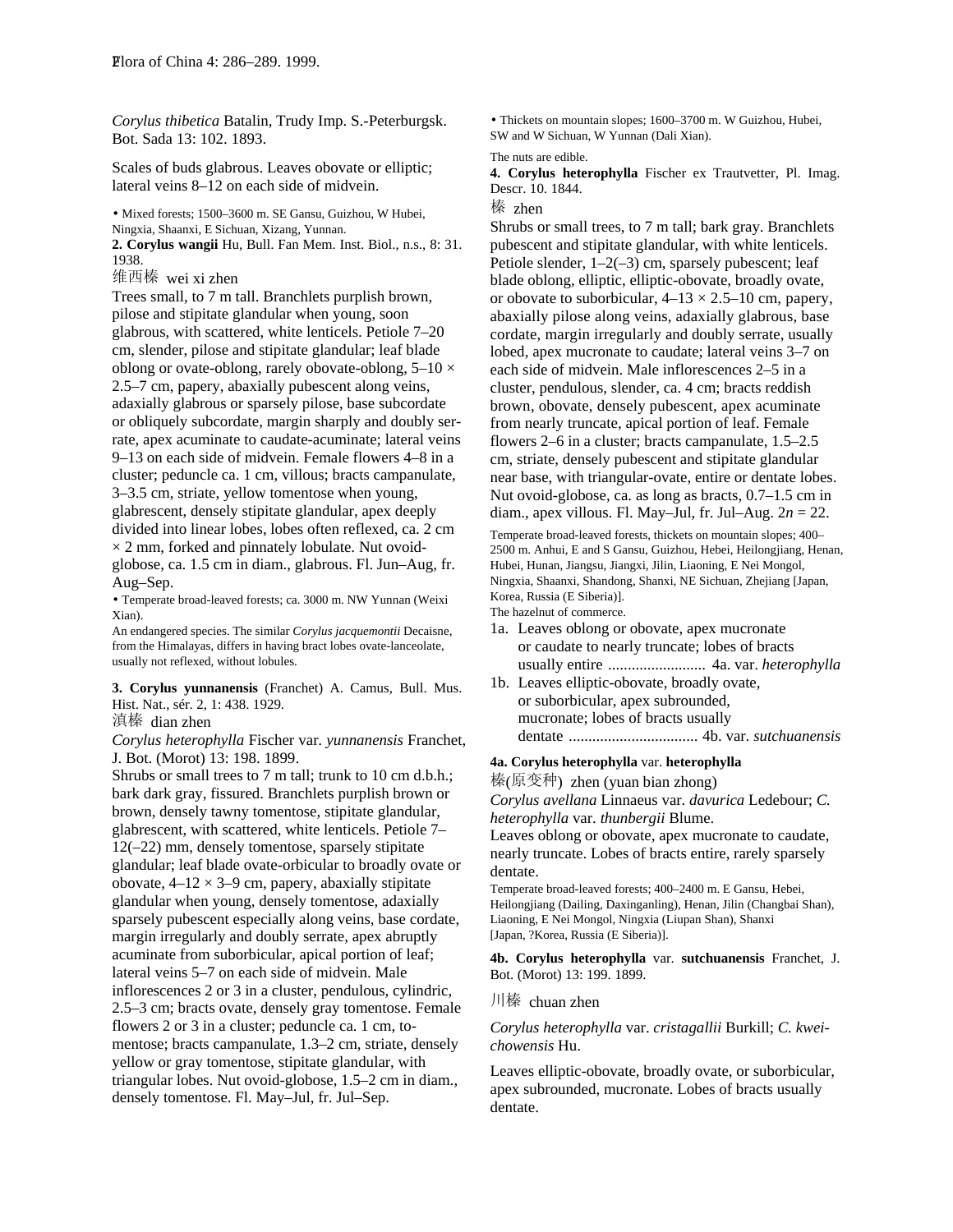• Thickets on mountain slopes; 500–2500 m. Anhui, S Gansu, Guizhou, Henan, Hubei, Hunan, Jiangsu, Jiangxi, Shaanxi, Shandong, NE Sichuan (Chengkou Xian), Zhejiang.

**5. Corylus chinensis** Franchet, J. Bot. (Morot) 13: 197. 1899.

## 华榛 hua zhen

*Corylus chinensis* var. *macrocarpa* Hu; *C. colurna* Linnaeus var. *chinensis* (Franchet) Burkill; *C. papyracea* Hickel.

Trees to 40 m tall; bark gray-brown, fissured. Branchlets purplish brown, slender, sparsely villous, stipitate glandular, glabrescent. Petiole 1–2.5 cm, densely villous, stipitate glandular; leaf blade ovate, ovate-elliptic, or obovate-elliptic,  $8-18 \times 6-12$  cm, base obliquely cordate, margin irregularly and doubly serrate, apex mucronate or shortly caudate, abaxially bearded in axils of lateral veins, villous along veins, adaxially glabrous; lateral veins 7–11 on each side of midvein. Male inflorescences 4–6 in a cluster, cylindric, 1.5–2 cm; bracts rhombic-ovate, pubescent. Female inflorescences 2–6 in a cluster; bracts forming a tubular sheath, 2–6 cm, striate, pilose, stipitate glandular, much constricted abovenut and deeply divided into linear lobes, usually forked at apex. Nut enclosed by bracts, ovoid-globose, 1–1.5 cm in diam., glabrous.

• Forests on moist mountain slopes; 1200–3500 m. Gansu, Guizhou, Hubei, Shaanxi, SW Sichuan, Xizang, NW Yunnan.

This species is vulnerable because of its rarity.

**6. Corylus fargesii** C. K. Schneider, Ill. Handb. Laubholzk. 2: 896. 1912.

# 披针叶榛 pi zhen ye zhen

*Corylus mandshurica* Maximowicz var. *fargesii* (Franchet) Burkill; *C. rostrata* Aiton var. *fargesii* Franchet.

Trees to 25 m tall; bark yellow-brown, fissured. Branchlets gray, slender, pubescent. Petiole 1–1.5 cm, densely pubescent; leaf blade oblong-lanceolate, obovate-oblong, or lanceolate,  $6-9 \times 3-5$  cm, both surfaces sparsely pilose especially along midvein and lateral veins, base obliquely cordate or subrounded, margin coarsely and irregularly doubly serrate, apex acuminate; lateral veins 8–10 on each side of midvein. Male inflorescences 2–8 in a cluster, cylindric, 2–6 cm; bracts ovate-triangular, apex acute with a stipitate gland. Female flowers 2–4 in a cluster; bracts forming a tubular sheath, 2–5 cm, densely yellow tomentose, sparsely stipitate glandular when young, with faint veins, apex divided into triangular-lanceolate lobes usually not forked at apex. Nut enclosed by bracts, ovoid-globose, 1–1.5 cm in diam., gray-white pubescent at apex. Fl. May–Jul, fr. Jul–Aug.

• Forests in mountain valleys; 800–3000 m. S Gansu, Guizhou, Henan, Hubei, Jiangxi, S Ningxia, Shaanxi, NE Sichuan (Chengkou Xian).

**7. Corylus mandshurica** Maximowicz, Bull. Acad. Imp. Sci. Saint-Pétersbourg 15: 137. 1856.

### 毛榛 mao zhen

*Corylus rostrata* Aiton var. *mandshurica* (Maximowicz) Regel; *C. sieboldiana* Blume var. *mandshurica* (Maximowicz) C. K. Schneider. Shrubs to 6 m tall; bark gray-brown, fissured. Branchlets pubescent, villous, stipitate glandular, glabrescent. Petiole 1–3 cm, slender, pubescent, villous, stipitate glandular; leaf blade broadly ovate, oblong, or oblong-obovate,  $6-12 \times 4-9$  cm, abaxially pilose especially along veins, adaxially pilose or glabrous, base cordate, margin irregularly and coarsely serrate, lobed above middle, apex mucronate-acuminate or caudate; lateral veins 9 or 10 on each side of midvein. Male inflorescences 2–4 in a cluster; peduncle short; bracts ovate-triangular, densely pubescent. Female flowers 2–4 in a cluster; bracts forming a tubular sheath, 3–6 cm, densely yellow setose, white pubescent, and stipitate glandular, much constricted above nut and divided into lanceolate lobes at apex. Nut enclosed by bracts, ovoid-globose, ca. 1.5 cm in diam., white pubescent. Fl. May–Jul, fr. Jul–Sep.

Temperate forests, thickets; 400–2600 m. E Gansu, Hebei, Heilongjiang (Daxinganling), Henan (Funiu Shan), ?Hubei, Jilin (Changbai Shan), Liaoning, Nei Mongol, Shaanxi, Sichuan [Japan, Korea, Russia (Far East)].

The nuts are edible.